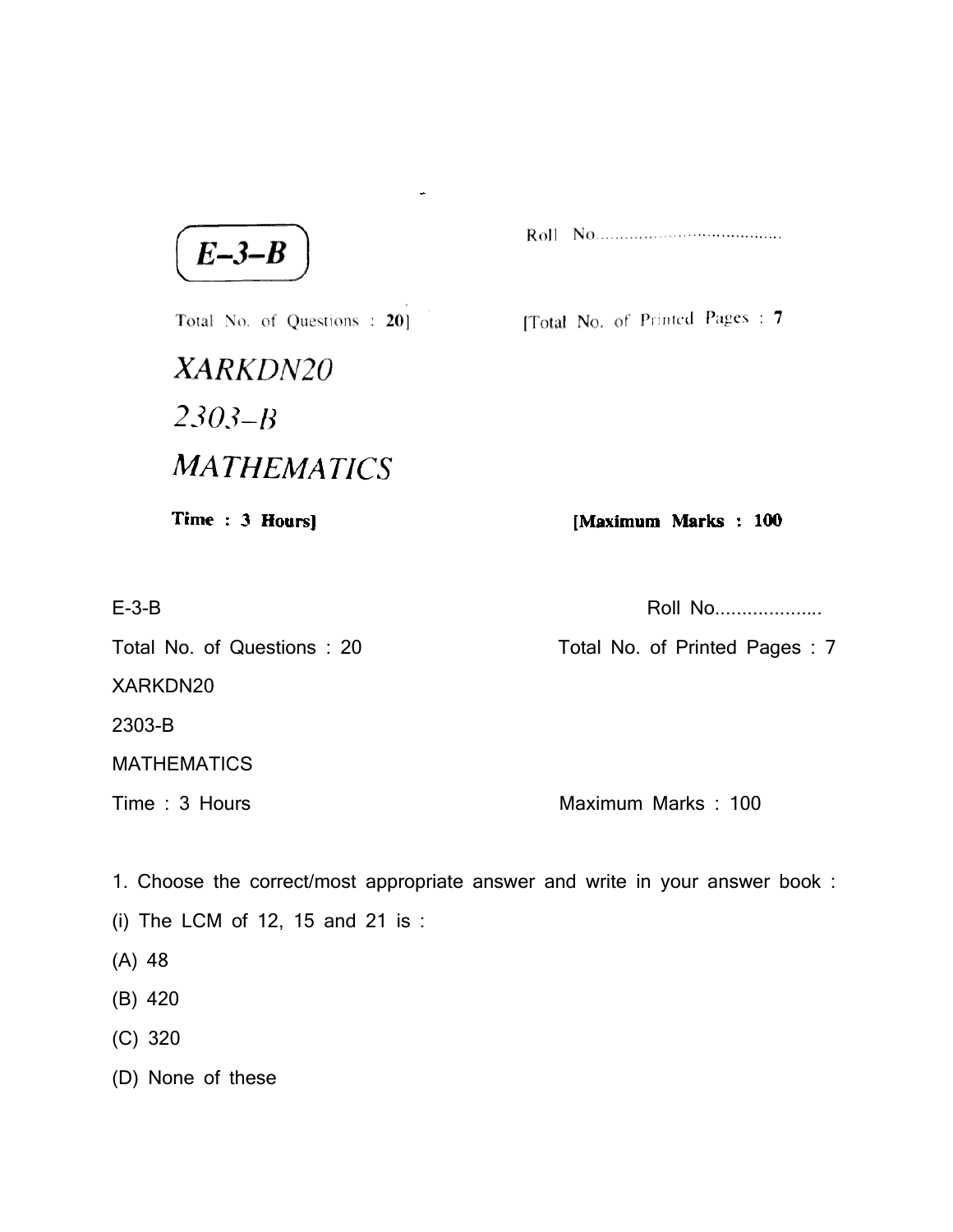(ii) The common difference of the A.P. :

2, 
$$
\frac{5}{2}
$$
, 3,  $\frac{7}{2}$ 

is :

- (A) -0.5
- (B) 0.5

(C) 1.5

(D) -1.5

- (ii) The graph of  $x = 7$  is :
- (A) A line parallel to x-axis
- (B) A line parallel to y-axis
- (C) x-axis
- (D) y-axis
- (iv) The degree of the polynomial  $5x3 4x2 + x \sqrt{2}$  is:
- (A) 5
- (B) 4
- (C) 3
- (D) 2
- (v) tan<sup>2</sup> $\theta$  sec<sup>2</sup> $\theta$  is equal to :
- (A) 1
- (B) -1
- (C) 2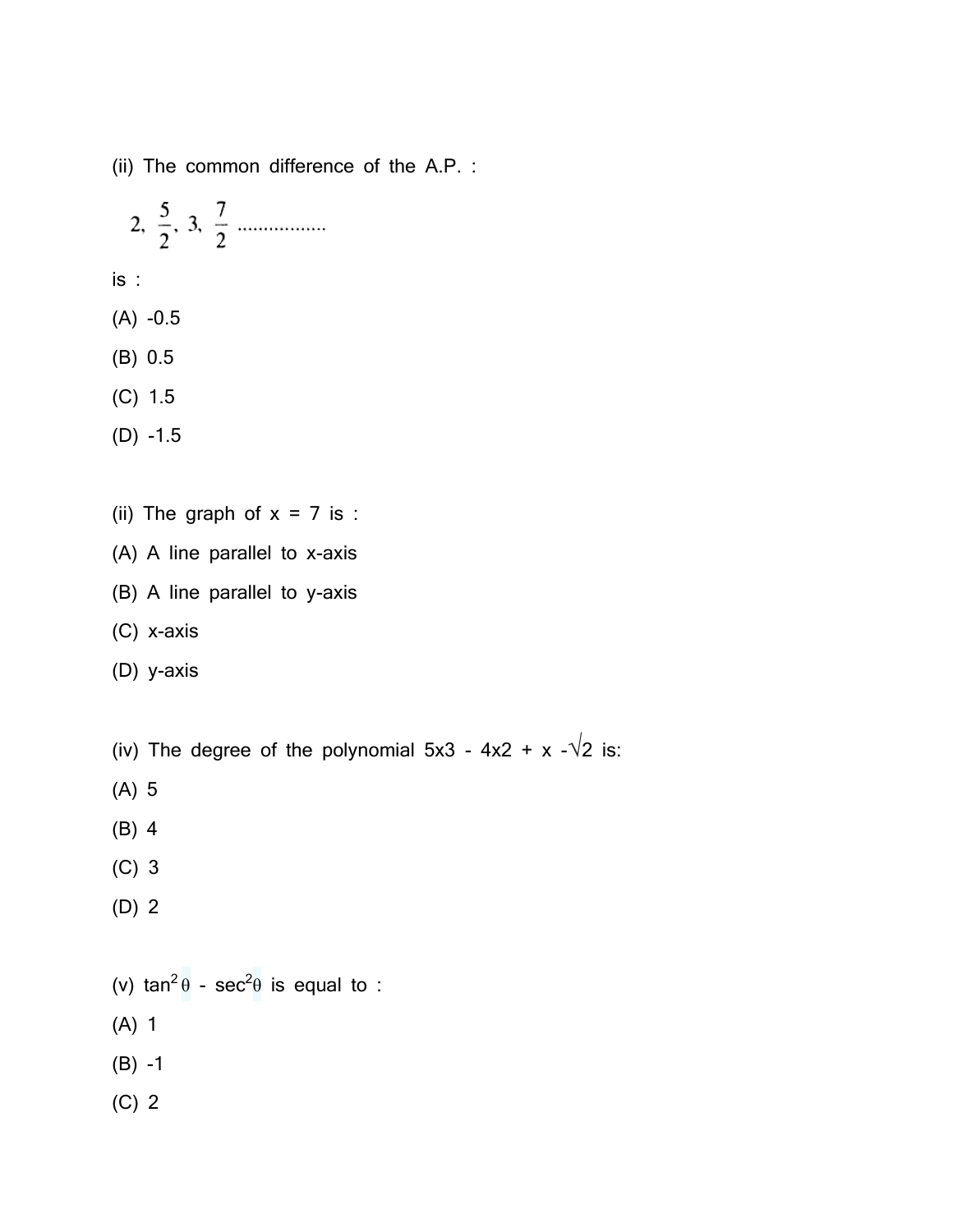(D) None of these

(vi) Sides of two similar triangles are in the ratio 9 : 4. Areas of these triangles are in the ratio of:

(A) 3 : 2

- (B) 4 : 9
- (C) 81 : 16
- (D) 16 : 81

2. Find the distance between the points (-5, 7) and (-1, 3).

3. The sides of a triangle are 10 cm. 8 cm and 6 cm. Prove that it is a right angled triangle.

4. From a point Q, the length of the tangent to a circle is 24 cm and the distance of 'Q' from the centre is 25 cm. Find the radius of the circle.

5. Use Euclid's algorithm to find the HCF of 135 and 225.

6. Divide the polynomial  $3x^4 + 5x^3 - 7x^2 + 2x + 2$  by the polynomial  $x^2 + 3x + 1$ 1 to find the quotient and remainder.

7. Find the roots of the  $x^2 - 3x - 10 = 0$  by factorisation.

8. In a circle of radius 21 cm an arc subtends an angle of 60° at the centre. Find the length of the arc.

9. Prove that the tangent at any point of a circle is perpendicular to the radius through the point of contact.

10. A die is thrown once. Find the probability of getting :

(1) a number lying between 2 and 6

(ii) a prime number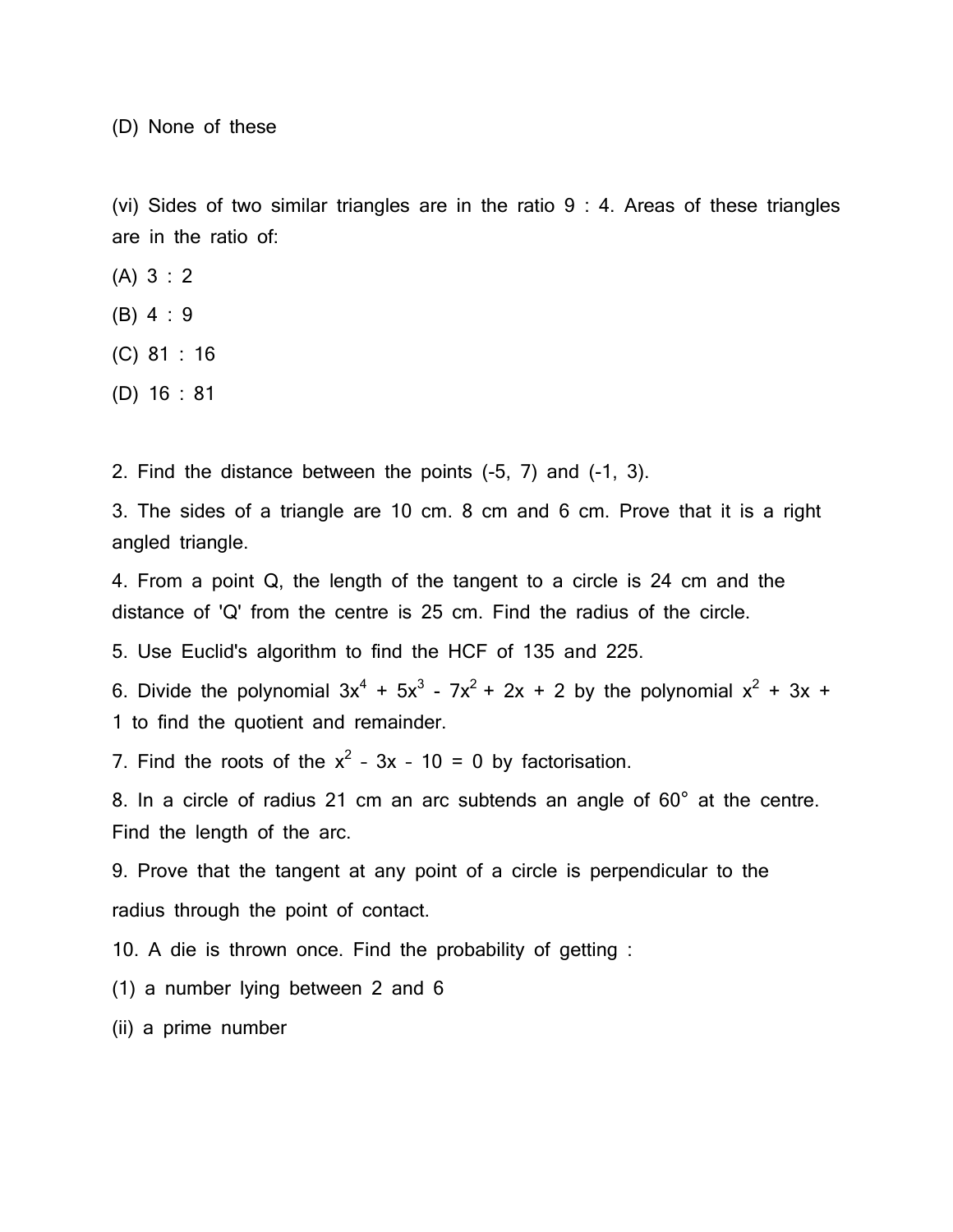11. Find the roots of the equation  $5x^2 - 6x - 2 = 0$  by the method of completing the square.

# OR

Find the values of k' for the quadratic equation  $2x^2 + kx + 3 = 0$  so that it has two equal roots.

12. Half the perimeter of a rectangular garden, whose length is 4 m more than its width is 36 m. Find the dimensions of the garden.

#### OR

(Solve the following pair of linear equations by using cross multiplication method :

 $2x + y = 5$  $3x + 2y = 8$ 

13. Find the sum of first 22 terms of an A.P. in which  $d = 7$  and 22nd term is 149.

## OR

The 17th term of an A.P. exceeds the 10th term by 7. Find the common difference.

14. Prove that the ratio of the areas of two similar triangles is equal to the ratio of the squares on their corresponding sides.

## OR

ABC is an equilateral triangle of side 2a. Find each of its altitudes.

15. Find the area of the quadrilateral whose vertices, taken in order, are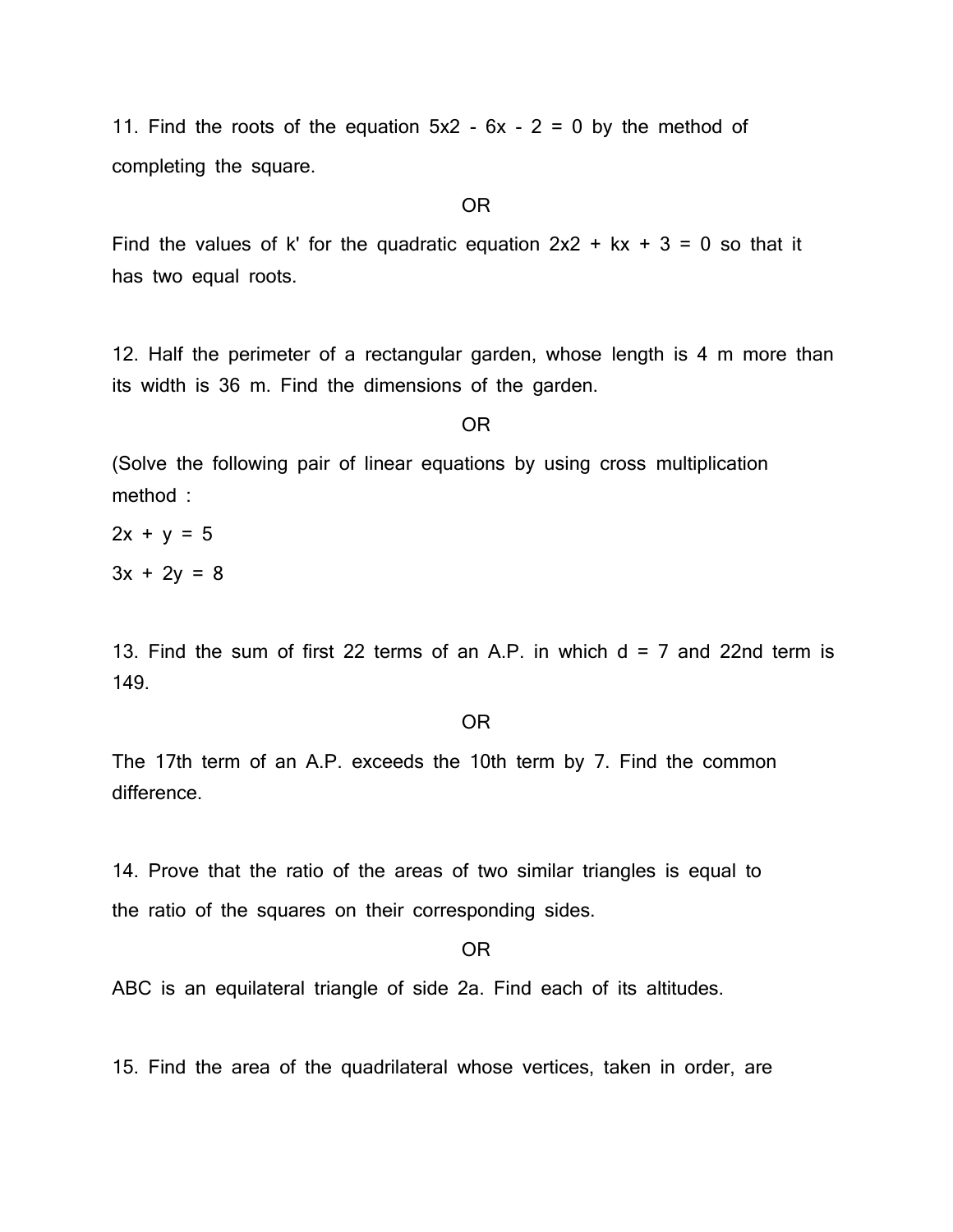(-4, -2), (-3, -5), (3, -2) and (2, 3).

OR

Find the coordinates of a point 'A', where AB is the diameter of a circle whose centre is  $(2, -3)$  and B is  $(1, 4)$ .

16. Prove the identity :

 $\int \frac{1 + \sin A}{1 - \sin A} = \sec A + \cot A$ 

#### OR

Express sin  $67^\circ$  + cos  $75^\circ$  in terms of trigonometric ratio of angles between  $0^\circ$ and 45°.

17. From the top of a 7 m high building, the angle of elevation of the top of a cable tower is 60° and the angle of depression of its foot is 45o. Determine the height of the tower.

### OR

Two poles of equal heights are standing opposite each other on either side of the road, which is 80 m wide. From a point between them on the road, the angles of elevation of the top of the poles are 60° and 30° respectively. Find the height of the poles and the distances of the point from the poles.

18. Draw a circle of radius 6 cm. From a point 10 cm away from its centre. Construct the pair of tangents to the circle and measure their lengths.

OR

Draw a triangle ABC with side BC = 7 cm,  $\angle B = 45^\circ$ ,  $\angle A = 105^\circ$ .

Then construct a triangle whose sides are 4/3 times of the corresponding sides of △ABC.